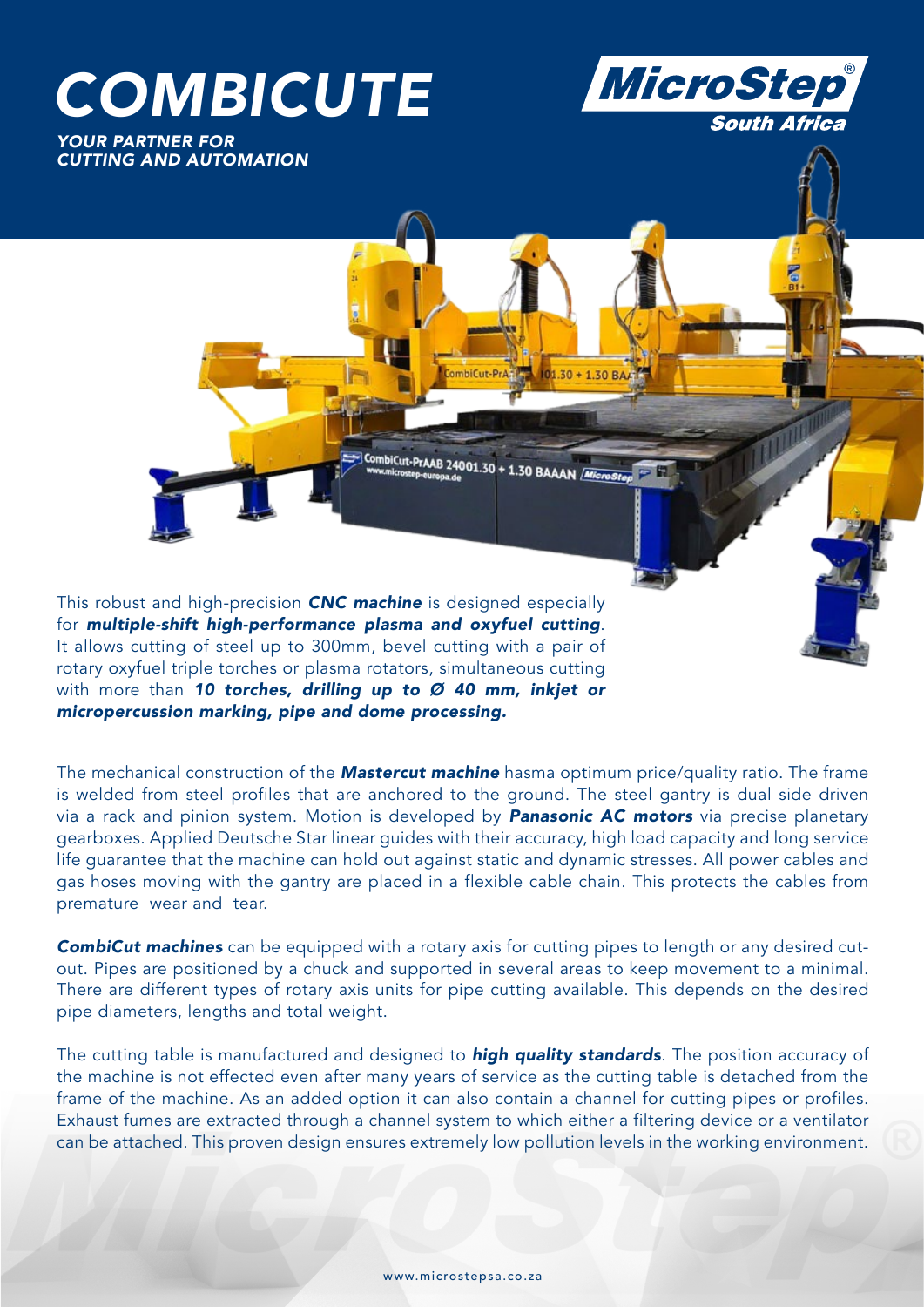- Good cutting quality as a result of synchronized tandem drive system in the longitudinal axis
- User-friendly PC-based CNC control system iMSNC500 with a TFT colour monitor with touch screen
- Positioning speed of 20 000 mm/min, with a maximum cutting speed of 10 000 mm/min
- Precision cutting of contours and details is a result of precision rack and pinion drives and high quality CNC-Controls under Windows® 2000™
- Integral remote diagnostics utilities via modem
- Extensive cutting database covering both oxy-fuel and plasma cutting techniques
- Manual control unit on the gantry provide jog positioning and remote operation control functions
- High quality automatic height sensor control for both oxy-fuel and plasma cutting torches
- Laser pointer to help in quicker setting of cutting head position
- Safety and environmental standards are very high and fume extraction is through a sectional system under the working area
- Data can be imported in DXF Format from all standard Auto-CAD/CAM program systems;

WORKING LENGTH : 1500 – 50000 mm WORKING WIDTH : 1500 – 8000 mm MAX. NO OF TOOL STATIONS: MAX. THICKNESS OF MATERIAL CUT BY PLASMA: according to a plasma source MAX. THICKNESS OF MATERIAL CUT BY OXYFUEL: 300 mm POSITIONING SPEED: up to 35 m/min (depends on version) **POSITIONING ACCURACY:**  $\pm 0.025$  according to DIN 28 206

## *DRIVES*

Mechanical constructions of machines are dictated by ultimate requirements on cutting speed and motion accuracy. The gantry is dually driven via racks and a preloaded split pinion with mechanical backlash elimination. Motion is developed by *AC motors from Panasonic* via precise planetary gearboxes. Position is measured by rotary incremental encoders mounted on motor shafts.

## 1."Deutsche Star" "Manesmann" Industrial Guides

Backlash-free linear guides with their high load capacity and long service life guarantee that the machine can hold out against static and dynamic stresses it is subjected to. All power cables and gas hoses moving with the gantry are placed in a flexible segmental cable duct, which protects the cabling from excessive bending and wear.

#### 2. CNC Cutting Table with Sectional Evacuation

The cutting table is of a sturdy construction, so that it can withstand high loads (plates up to 100mm thickness optionally). A fine grate under the lamellae protects small cutting parts from falling through. The table is detached from the guides, so that the manipulation with plates does not negatively influence the positioning precision of the machine. The exhaust gases are evacuated through a channel system to which a filtering device or a ventilator can be attached. This allows for the evacuation sections (500mm wide) to provide for extremely low pollution levels in the workshop. This filtering unit or ventilator is not included in the delivery.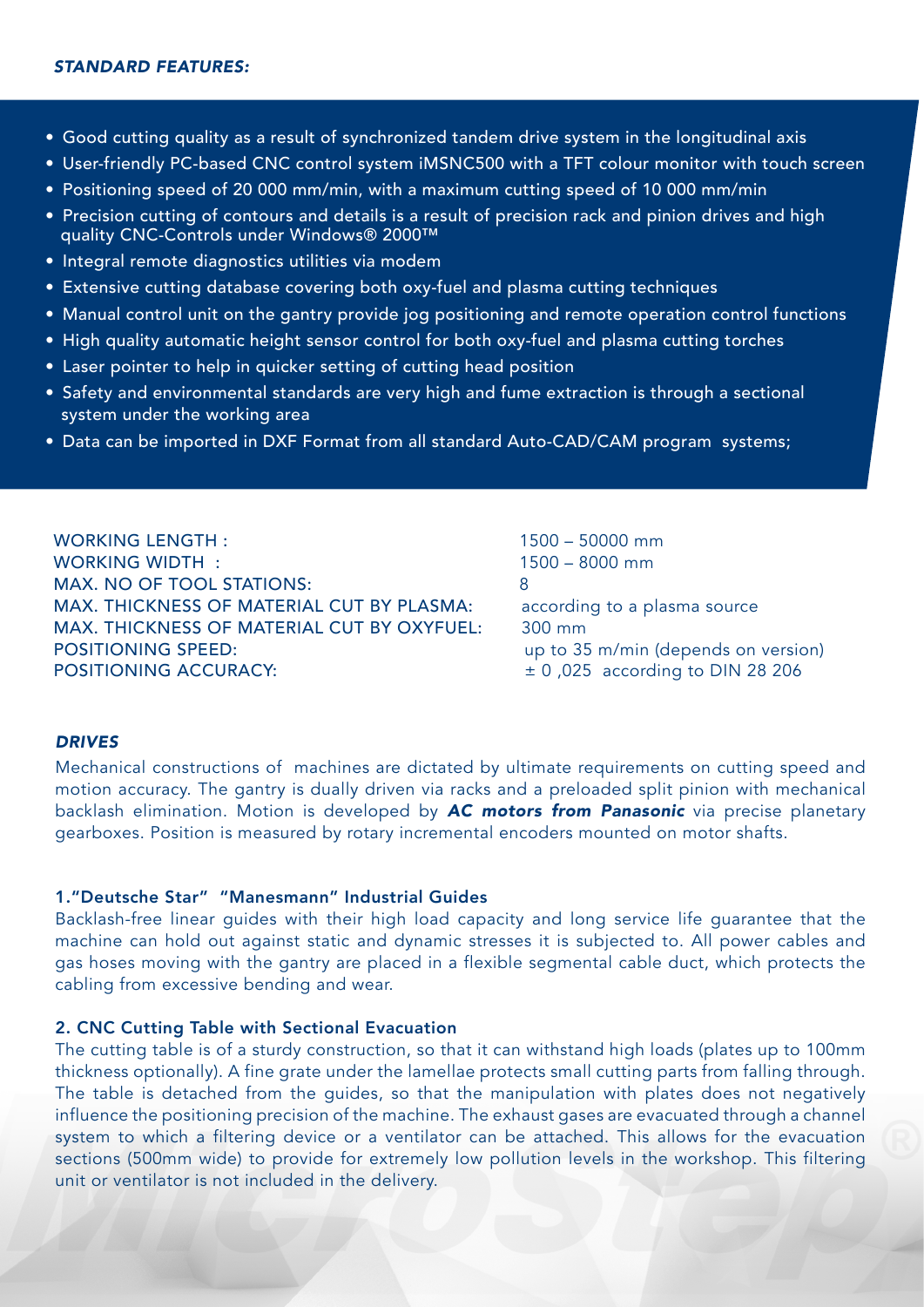## 3. CNC Control System MSNC-500 for Windows® 10™ with Integrated Network Card

MSNC-500 represents a PC based control system. The control system consists of two complete PC's. One of them is used for real-time control and the other one for user interface and application programs. The user-interface PC is equipped with a 256 MB RAM, 40 GB hard disk drive, and TFT colour monitor with touch screen, mouse and industrial keyboard. The control system is integrated into a distribution box, which is located next to the cutting table. The user interface is easy to use, which results in a short training time for machine operators. Optionally, the system can be equipped with a modem, thus enabling remote diagnostics and servicing.

- Processing of NC-Data (ESSI, ISO/DIN standards), and parts from the Macro Library
- Extensive "AsperWin" Macro Library directly in the control system (optionally).
- Loading part programs in compliance with DIN 66025
- Jog modus
- Repeating the work program
- Graphic representation of cutting process
- Breaking and re-starting the cutting process
- Test-Run Running the NC-program without actually cutting the material (for test purposes)
- Kerf compensation
- "Look Ahead System" with automatic calculation of acceleration and cutting speed curves. This allowing optimal path control, which takes into account permissible machine stressing and required contour precision
- Minimum idle time thanks to fast NC-Program loading
- Background editing.
- Full network support (integrated network card)
- Remote diagnostics and servicing (optional)...

# *Cutting programs can be sent to a control system through company networks or with a floppy disc or USB (system has free USB port).*

## LCD- Operator Terminals on Gantry Construction

The operator terminal with LCD display and waterproof keyboard is located on both sides of the gantry construction. Apart from its standard features, the system allows for the possibility to start cutting at any point after a break, test run, reverse run or Jog modus.

## Database of Parameters of Control System MSNC-500/Windows® 10

The extensive macro library with a database of parameters directly on the CNC-control system enables a fast transfer of set parameters for different materials and thicknesses. This remarkably reduces the preparation time for the cutting process. This offers, not only an optimal torch parameter for highquality cutting, but also for it to be extended and changed.

#### Plasma Arc Marking

The function in the CNC-control system MSNC-500 enables the use of a plasma source for highprecision automatic plasma arc marking. This eliminates a long preparation time for drilling, edge processing and mounting writing. It can be used on wet, rusted and oily plates, which makes it more efficient than powder and inkjet writing. The writing quality depends on the quality of the plasma source. An automatic arc writer is also available.

#### Laser Pointer

For easier and more efficient operation the torch tool station is equipped with a laser pointer. This is used for visual control of manual torch positioning into specific points over the processed plate. With the help of the laser pointer functions like zero point location or plate rotation the settings are performed much faster.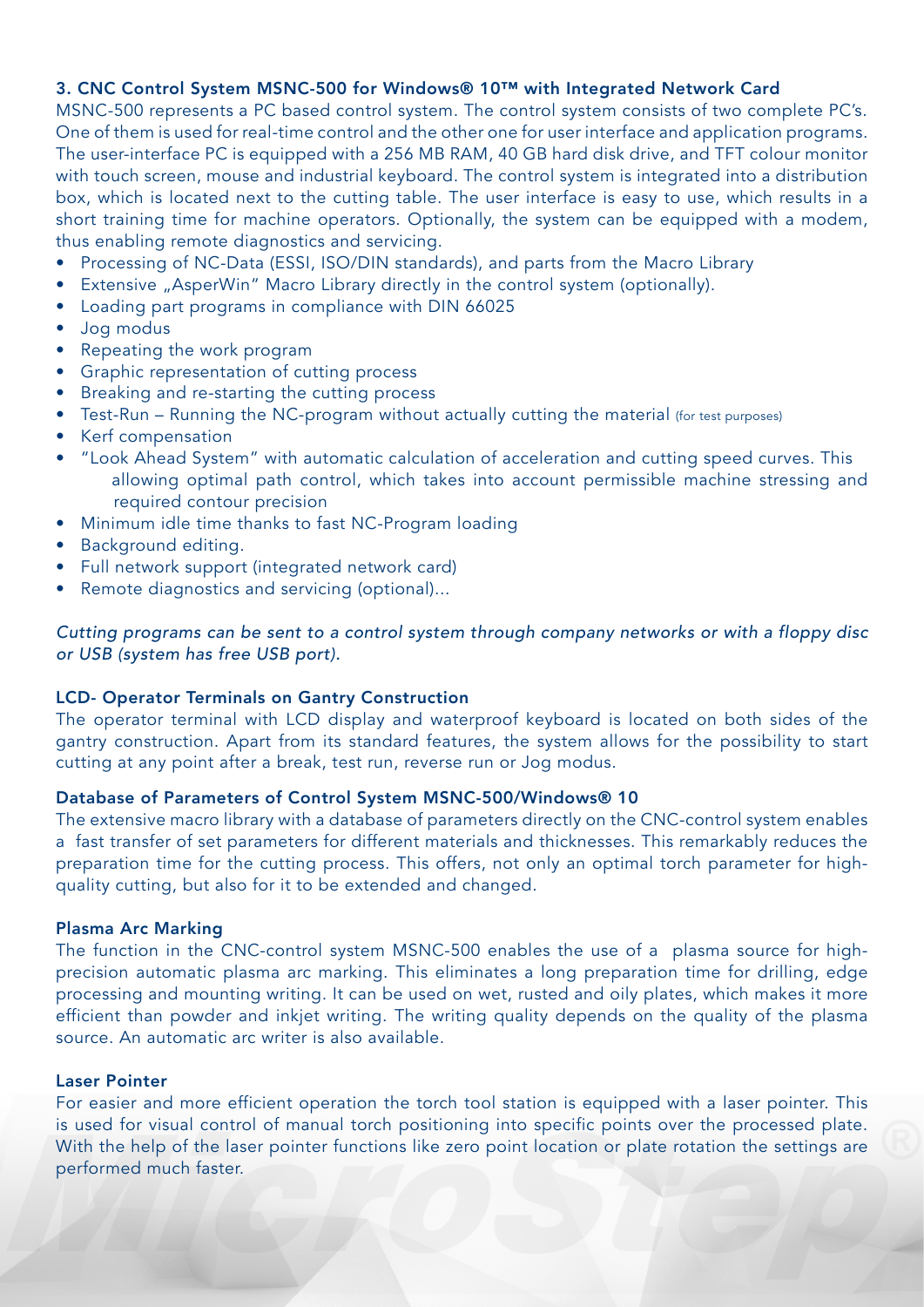# 4. Automatic Torch Height Control based on Plasma Arc Voltage

The initial height sensing is done mechanically. During cutting, the distance between the torch and the plate is kept constant by means of measuring and controlling the plasma arc voltage (via servo motor in Z-axis, which gives the torch tool station the necessary dynamic). Fast and reliable torch height control results in a high cutting quality and long service life of consumables. The torch is mounted into a protective holder, which guarantees that the power switches off in case of a torch collision. This can hinder or reduce machine downtime.

## 5. Control System

A control system is placed by default, 5 m from the center of the cable chain. Cables between the cutting table and control system are equipped with steel covers. An additional one meter of cable, covers the distance between the operator panel (display, keyboard, mouse – man machine interface). The distance can be extended and for any additional 5 meters for the operator panel and control system, the price of the prolonged plasma torch lead is calculated individually.

## 6. AsperWin" Software with Macro Library Directly on the Machine

The basic functions of the MSNC-500 system software gives machine operators the possibility to run design programs under Windows directly on the machine while it is cutting. (For the ease of operation, the system is equipped with a mouse). With "AsperWin", you can pick your most commonly designed parts from the ASPER Macro Library and change their dimensions directly on the machine. "AsperWin" makes it possible to develop a cutting plan quickly and easily, not needing a second computer. Apart from that, drawings in a DXF Format can be transferred from all standard CAD/CAM Programs.

ASPERWIN is a software tool dedicated for computer-aided design of cutting plans and subsequent generation of a corresponding cutting code (NC program) for cutting machines. The program provides a variety of functions and settings that assist to optimize parts nesting on the cutting plan area (corresponding to assumed metal sheet). Program functions are accessible via a menu system or hotkeys. Most frequently used functions are also accessible via symbols in the program toolbar.

ASPERWIN is not intended for designing of parts, as it is assumed that a part has already been prepared in a standard CAD system. Input files to ASPERWIN can be also prepared NC programs.

ASPERWIN nests imported parts according to selectable criterion. Chains of entities creating a part can arbitrarily be divided into separately cut parts called sections that define the various attributes.

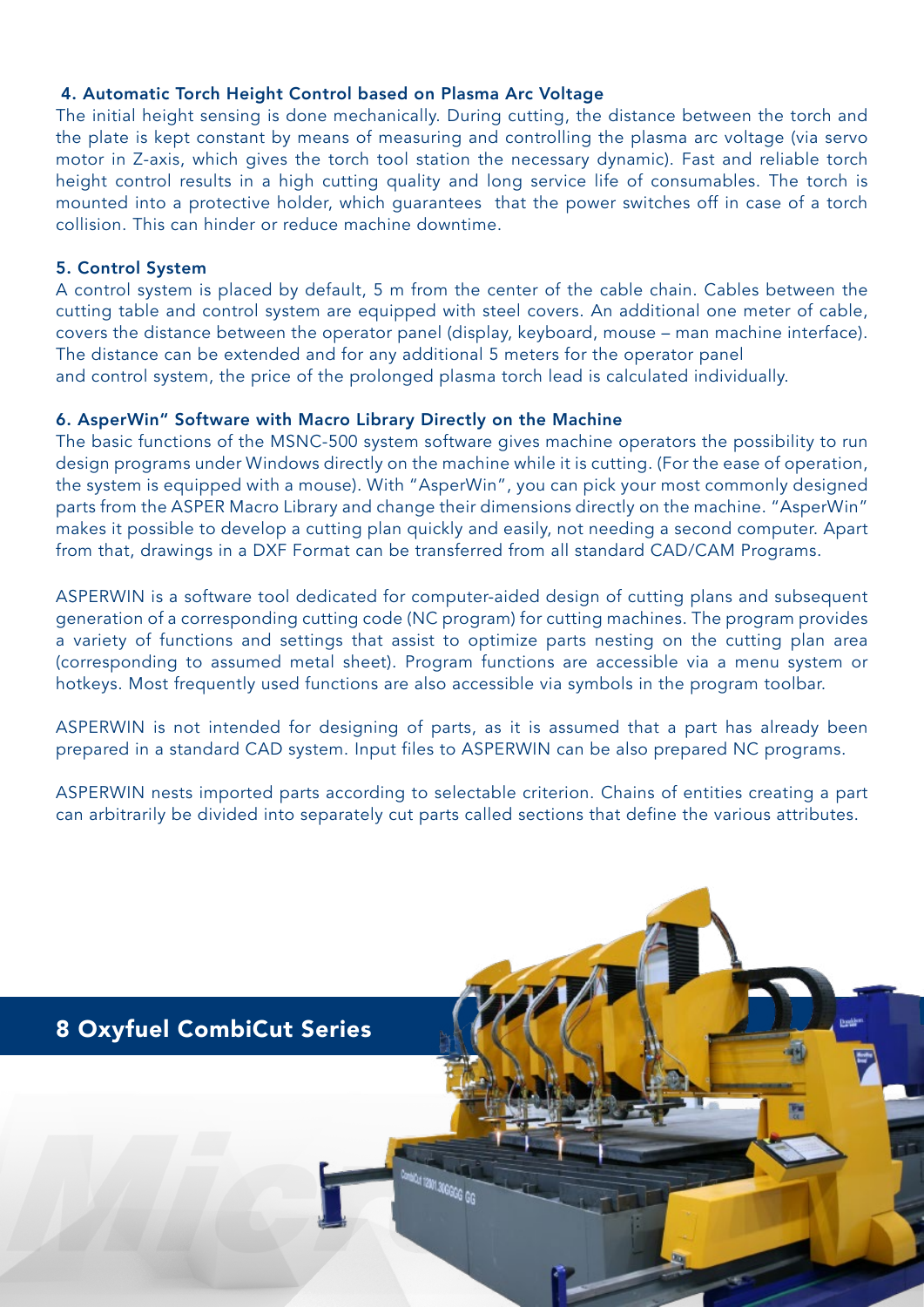ASPERWIN automatically adds lead-ins and lead-outs to cutting plan sections according to the user specified parameters. Automatically generated lead-ins and lead-outs can be modified manually at a later stage. A section cutting order can be created automatically or manually. The criterion for automatic ordering is the shortest possible traveling path. This is based on the fact that first holes are cut and only then the outer contours. Recognition of holes and outer contours is performed automatically in ASPERWIN. Any part of a cutting plan can be assigned to a selected group. The group can be manipulated as a single item to carry out various operations for optimized nesting, e.g.:

- Movement to arbitrary locations within the cutting plan (positioning use either absolute or relative point definition, or grid with adjustable size, location and slope).
- Rotation around selected points by an angle. Mirroring around generally defined axes, including vertical and horizontal.
- Copying with defined number of copies
- Deletion

Actual settings of the parametrical defined values of ASPERWIN can be saved in form of a so-called template. It is possible to create an arbitrary number of templates that can be saved and distinguished under user-specified names. New cutting plans can be created using already existing templates.

# *ADDITIONAL USEFUL FEATURES OF ASPERWIN SOFTWARE CAN BE LISTED AS FOLLOWS:*

- Commands for beveled cutting form a specific set.
- Selected parts or a group of parts can be viewed in detail using ZOOM functions.
- Designed cutting plans can be printed on printer.
- ASPERWIN also includes simulator software, enabling to simulate generated codes. These are done in either automatic or tracing mode.

## Macro Library "AsperWin Select"

An integrated macro library "AsperWin Select" is a useful addition to the many programming possibilities in the MicroStep MSNC-500 control system. It offers more than 80 standard forms which can be easily selected and dimensions can be modified and then transferred into the cutting program.

## NC-Simulator "AsperWin NC-Sim"

By means of interpolation with the NC-Simulator, all cutting plans can be tested and modified. Interconnection with the PPS-unit is also possible.

# 7. AsperWin Automatic Nesting Module

An automatic nesting module provides effective creation of cutting programs with a high number of cutting parts. The operator creates a list of cutting parts that need to be cut out and specifies the list of half-finished products. The nesting process can be interrupted and manually modified anytime.